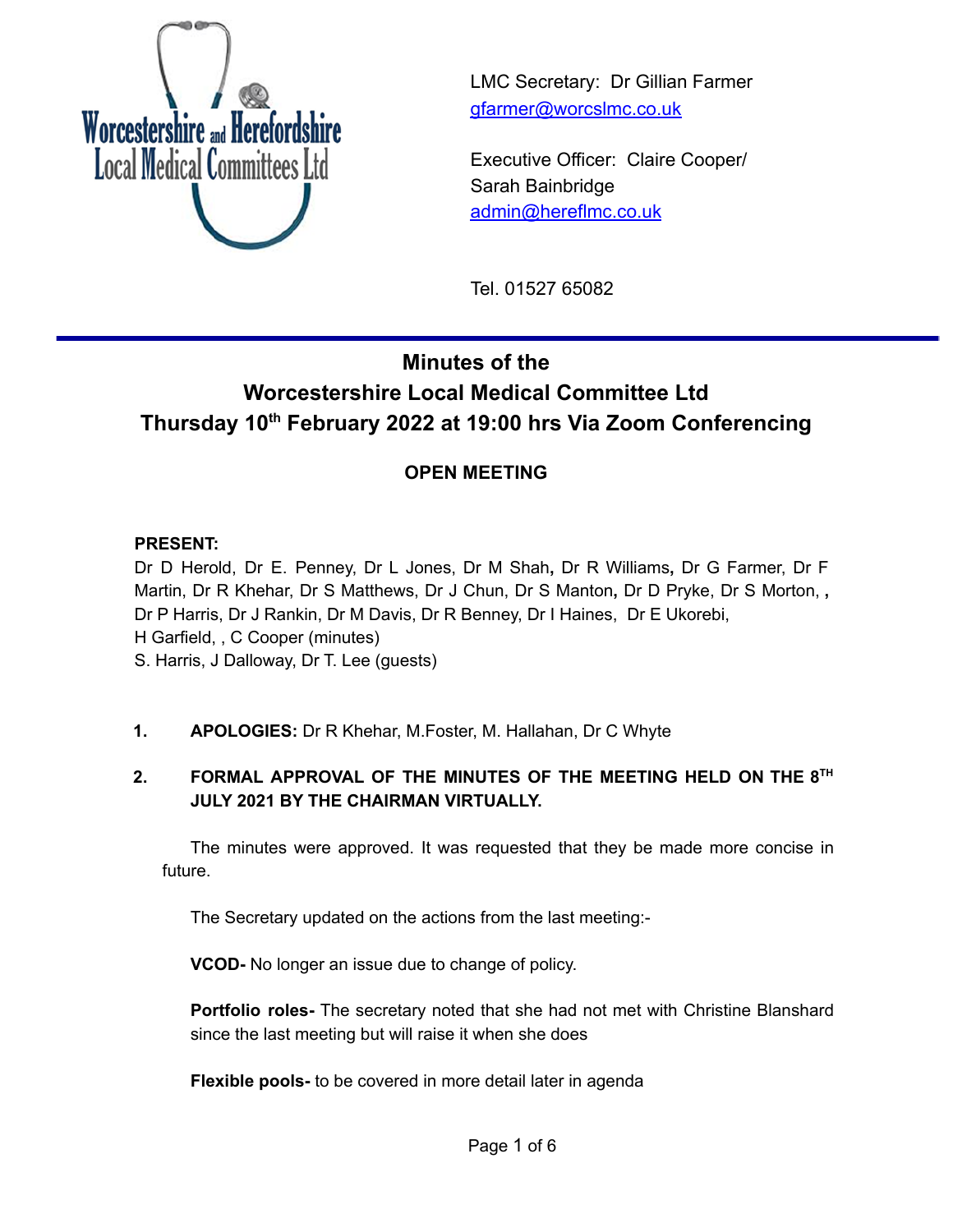#### **UK Conference of LMC Representatives- Motions**

Proposed motions were discussed and agreed with one amended. The Chair discussed a further motion with the committee and it was agreed that they could now be submitted to conference. It was felt that an additional motion relating to the inability to exempt report children in QOF whose patients refused vaccination was also necessary.

**Action : A further motion to be worked up relating to childhood vaccinations . Agreed motions to be submitted to conference.**

**Advice for practices on Covid exemption certificates-** this has been circulated

**New coroner management system-** The Secretary advised that she had reported to the coroner and asked for any feedback from the group to be passed on.

**Redesign of meeting format-** Done

#### **3. MATTERS ARISING**

#### **i. Worcester Mental Health Collaborative Presentation.**

The visiting speakers presented their slides, highlighting key points. Dr Lee then proceeded to outline the previous situation and current attitude, noting increased background support and explaining this was now clinically led with the support of non-clinical admin management. J Dalloway explained the immediate priorities, including IAPT services and noted CCG investment to improve services and the positive impact this was having. The visiting speakers noted that there seemed to be positive progress on mental health issues and that substantial changes should be seen over the next two years, with visual changes within 6-8 months, acknowledging that workforce was a challenge but that there was buy-in on this.

The Secretary thanked the visiting speakers for their attendance but noted concerns around the various levels of committees involved and the likelihood of dilution of decisions. These concerns were acknowledged but it was noted that transparency would mitigate and that the metrics for measuring success were clear.

A discussion ensued and it was generally agreed that the proposed approach was worth trying.

#### ii) **ADHD Service**

The Secretary outlined her concerns around the service, noting the content of a letter she had received and suggesting that the service appeared overwhelmed and not fit for purpose, creating a burden on GPs. Dr Lee agreed with certain areas of concern,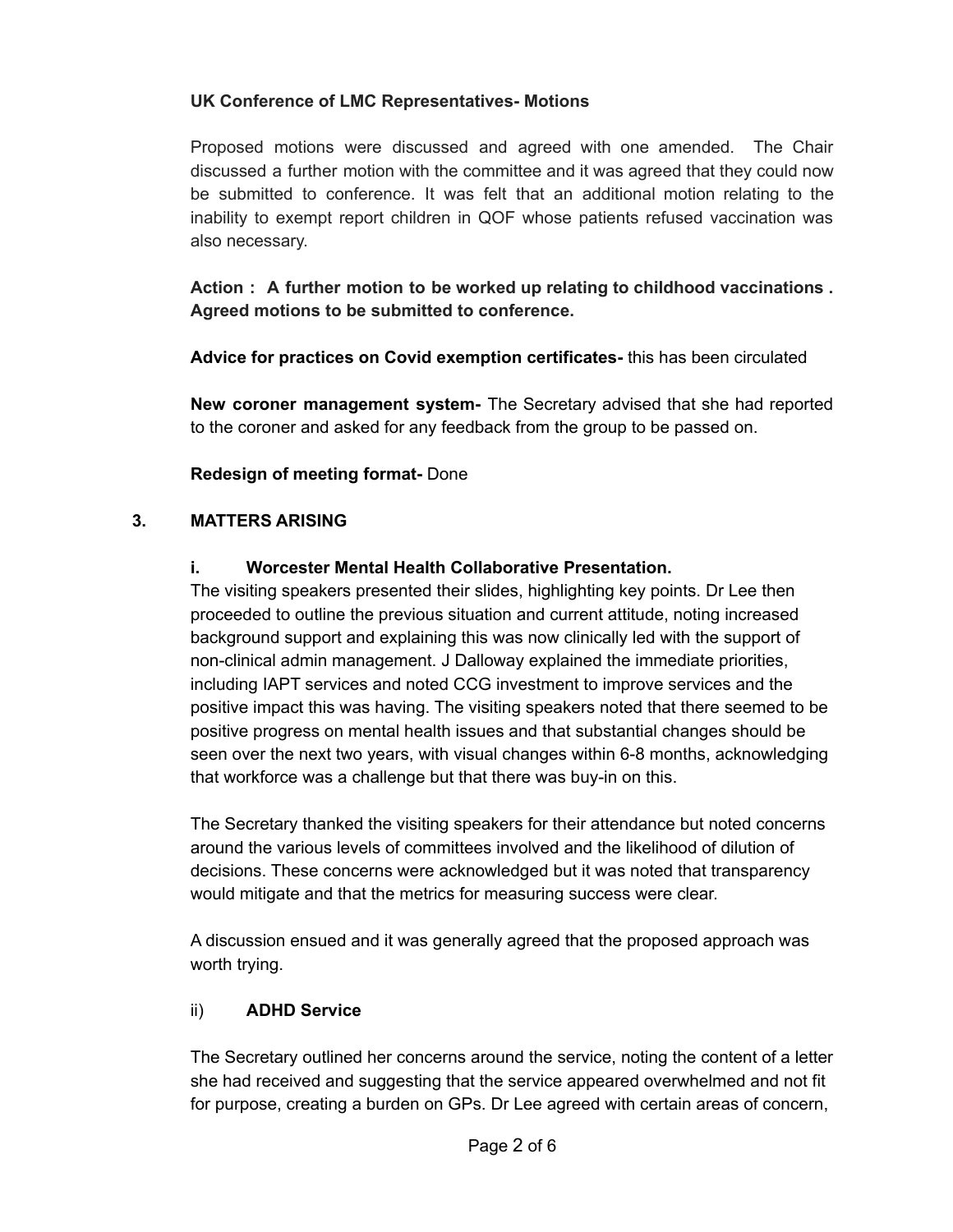particularly that of service capacity and explained this is due for review in the near future. It was noted that ADHD service capacity was a nationwide issue and not just local, with 12 month waits country-wide. In terms of preliminary tests, Dr Lee suggested blood tests are reasonable to exclude other causes but agreed that ECGs were irrelevant until later in the process. A discussion took place regarding the general need to adapt the service and to communicate with teams trying to refer to it.

#### iii) **ICB Proposed Operating Model**

Unfortunately, no CCG representatives were able to attend.

#### iv) **Advice and Guidance Survey results.**

There was a discussion of the survey and the impact on workload of these requests and Dr Williams confirmed that there were ongoing discussions around slot types to record usage of time on these requests .

Dr Benney advised that she had had issues with returned referrals for advice and guidance. The Secretary requested that these emails be passed on to her for review. It was generally agreed that this looked like work transference and it was suggested that a fee could be attached for this and a funding commitment could be investigated.

#### v) **Skilled Worker sponsorship licence incentive for practices**

It was noted that the LMC had been lobbying for this and that this had been escalated with NHSE. Funding had been present before and now reinstated. It was noted there was good CCG support for this. Dr Shah noted that the form was complicated and took up a lot of time, suggesting the CCG might be able to support with the process.

## vi) **Flexible Pools long term strategic direction**

There was a discussion regarding the availability of staff for these pools and concerns were voiced around what would happen if the funds made available could not be spent due to a lack of staff. It was noted that locums working for SW healthcare preferred remote working and that many GPs were being persistently asked to join the pools. A discussion ensued regarding whether or not the flexible pools were good value and whether it was really sensible to be diverting GPs from their main practices to take on flexible pools working.

Dr Morton noted a potential conflict of interest and the Secretary confirmed that she had approached this in a careful manner based solely on value for money. A discussion took place regarding similar workforce pools in other areas and how some had worked well. Other staff noted that they had never heard about the flexible pools until very recently. It was agreed that far more information and guidance was needed around this for practices.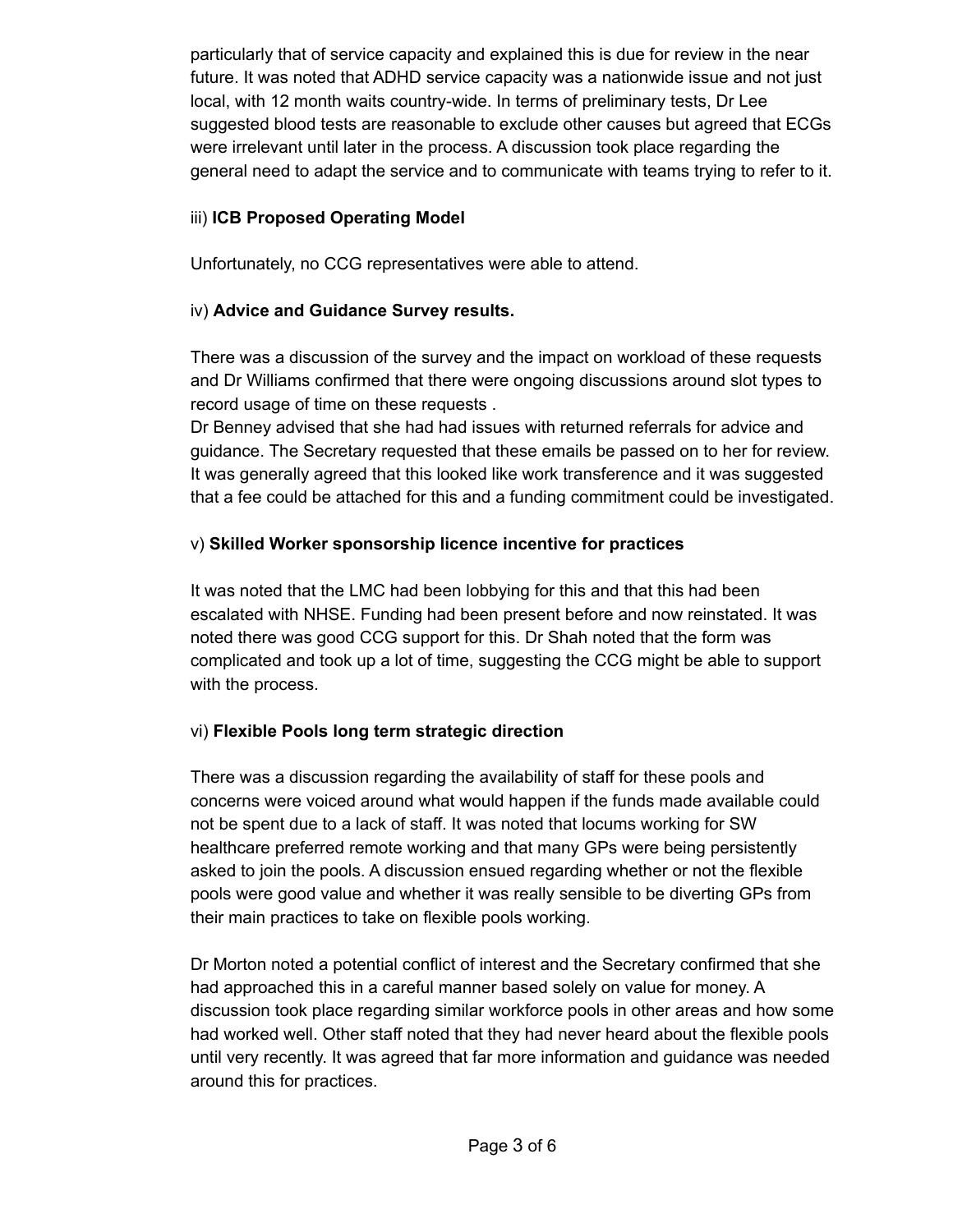**Action : It was agreed that an update should be requested in 3- 4 months time from the CCG to ensure that progress had been made.**

#### vii) **Independent Review of Primary Care and "Nationalisation of GPs"**

The Secretary outlined comments from the Secretary of State for Health and Social Care regarding "vertical integration" and noted her surprise that the GPC had not responded formally early on. It was agreed that this was worrying and could make it more difficult to retain GPs and suggested that revenue streams could be removed due to suggestions such as general vaccination hubs. It was agreed that this needed to be watched.

#### **4. GPC COMMITTEE**

Dr S Matthews noted that the last month had been busy, with two meetings in the time since the last LMC meeting. The first had been a regular meeting on the  $20<sup>th</sup>$ January, and the second had been an extraordinary meeting on the  $10<sup>th</sup>$  February.

In regard to the first meeting, it was reported that Farah's style was very different and that she had given an outline of her first nine weeks in post, noting the booster rollout, the Omicron variant and the appointment of her new exec team (Dean Eggitt, Richard Van Mellaert and Kieran Sharrock, who was the new vice chair). It was noted that Kieran had explained that the Committee was pro-vaccine, but anti-mandating these. On review, Dr Matthews advised that their area had been looking at a 5% loss of staff, primarily in non-clinical areas such as administration, noting that this would likely be destabilising with roles often being difficult to replace. It was also noted that the indicative ballot had been discussed and that the feedback was that the executive were not minded to proceed to a formal ballot, viewing the indicative ballot as leverage in itself and noting that the issue might resurface in other areas in future.

In regard to the extraordinary meeting, it was explained that this was called not to vote on proposals for the future but to vote on a motion to support the executive and to cooperate to deliver the best for General Practice. The motions was discussed by the committee.

#### **5. REGULAR ITEMS**

- a. Health and Care Trust
	- None

## b. Integrated Care System

• Paper presented and discussed.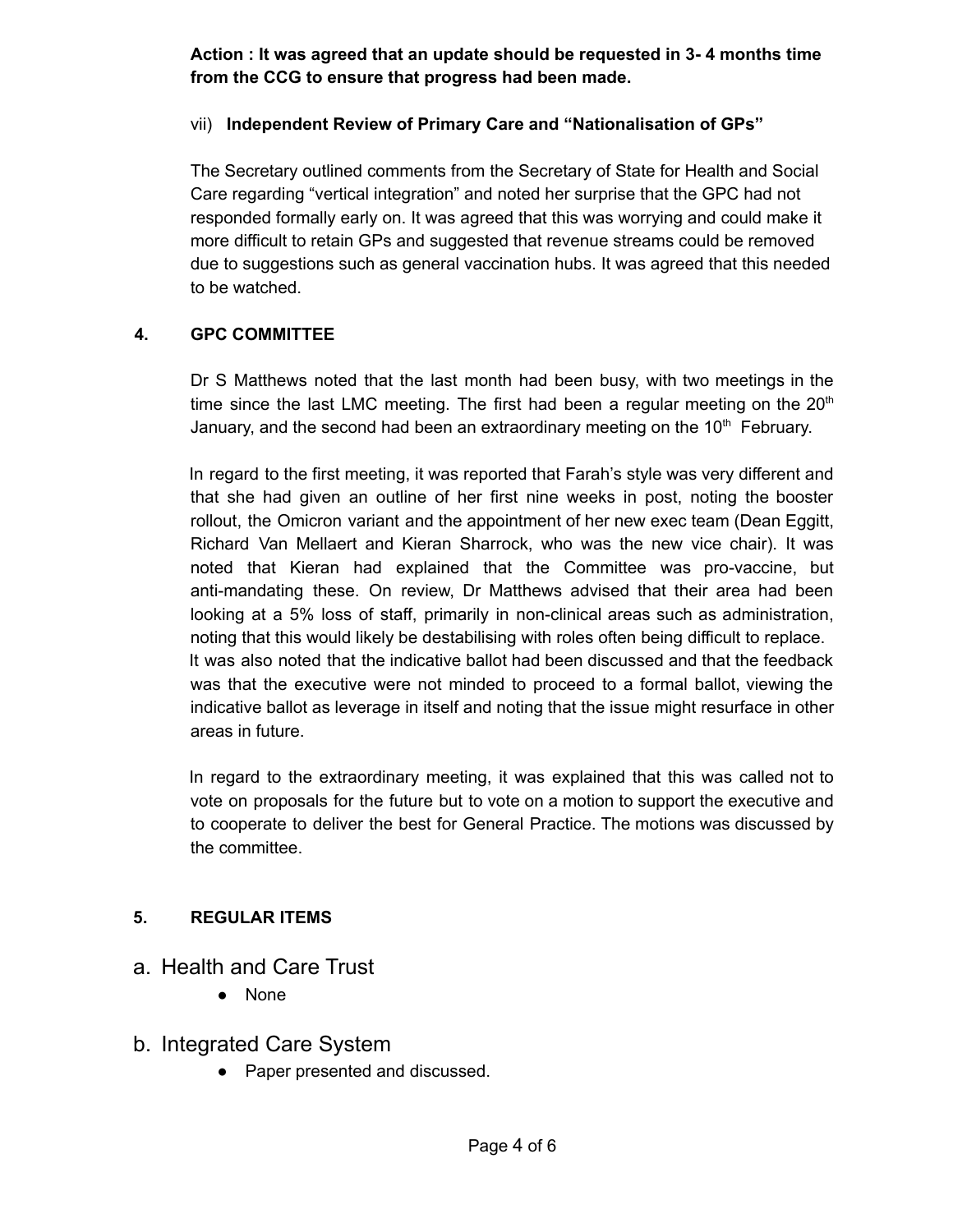- c. Worcestershire Acute Hospitals Trust
	- None
- d. NHS England
	- None
- e. Public Health/County Council
	- None
- f. Education
	- None
- g. People's Board
	- Paper presented and reviewed briefly
- h. EDI
- None
- i. Estates
	- None
- j. Dispensing
	- Dr Rankin noted that he had been trying to get to the Pharmaceutical Needs meetings to ensure that consultation questionnaires are relevant. DSQs data and questions could be used. It was also noted that Tenbury Practice had asked for help and that there were dispensing issues there. It was noted a contact at the CCG was helping to contact NHSE to check rurality status for this practice.
- k. Out of Hours / NHS 111
	- None
- l. Non-Principals
	- None
- m. Registrars
	- Dr Chun noted that she would be going on maternity leave in April and was seeking a replacement.
- n. P.M. Groups